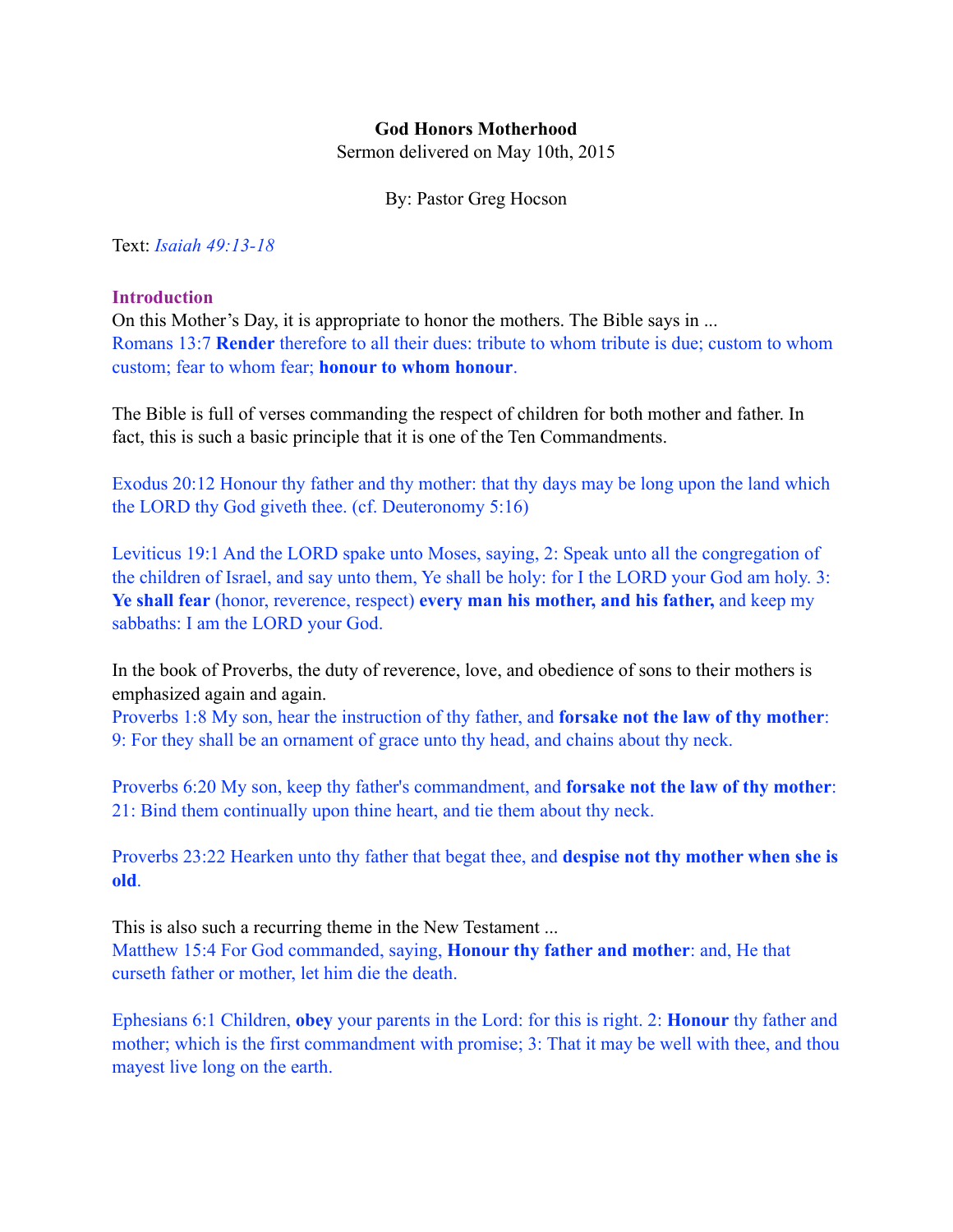Colossians 3:20 Children, **obey** your parents in all things: for this is well pleasing unto the Lord.

### **God Pays Tribute to Mothers**

There are many places in the Scripture where we read, God pays a wonderful tribute to motherhood.

Isaiah speaks of God's care for us ...

Isaiah 46:3 Hearken unto me, (Listen to me) O house of Jacob, and all the remnant of the house of Israel, which are borne by me from the belly, **which are carried from the womb**: God compares Himself to a mother tenderly carrying a child. Like a mother, God has cared for His people since they were born. He has carried them even before they were born.

He promises to continue to carry them ...

4: And even to your old age I am he; and even to hoar hairs will I carry you: I have made, and I will bear; even I will carry, and will deliver you.

Yes, even to gray hairs He will carry His people!

Isaiah speaks of God's love for His children as "a mother's love".

Isaiah 66:12 For thus saith the LORD, Behold, I will extend peace to her like a river, and the glory of the Gentiles like a flowing stream: then shall ye suck, ye shall be borne upon her sides, and be dandled upon her knees. 13: **As one whom his mother comforteth, so will I comfort you**; and ye shall be comforted in Jerusalem.

Jesus paid the same tribute to motherhood when He spoke of His concern and love for Jerusalem being typified by ...

Matthew 23:37 O Jerusalem, Jerusalem, thou that killest the prophets, and stonest them which are sent unto thee, **how often would I have gathered thy children together, even as a hen gathereth her chickens under her wings**, and ye would not! 38: Behold, your house is left unto you desolate. 39: For I say unto you, Ye shall not see me henceforth, till ye shall say, Blessed is he that cometh in the name of the Lord.

Here, our Lord compares Himself to a mother hen who gathers her chicks under her wings for protection. A mother hen will cover her baby chicks to protect them from danger and will not move until the danger is past, even to her own death.

#### **Then, in our text ...**

15: **Can a woman forget her sucking child**, that she should not have compassion on the son of her womb? yea, they may forget, yet will I not forget thee.

God gives motherhood great compliment by comparing His great love for us with the tender, compassionate love of a godly mother toward her children.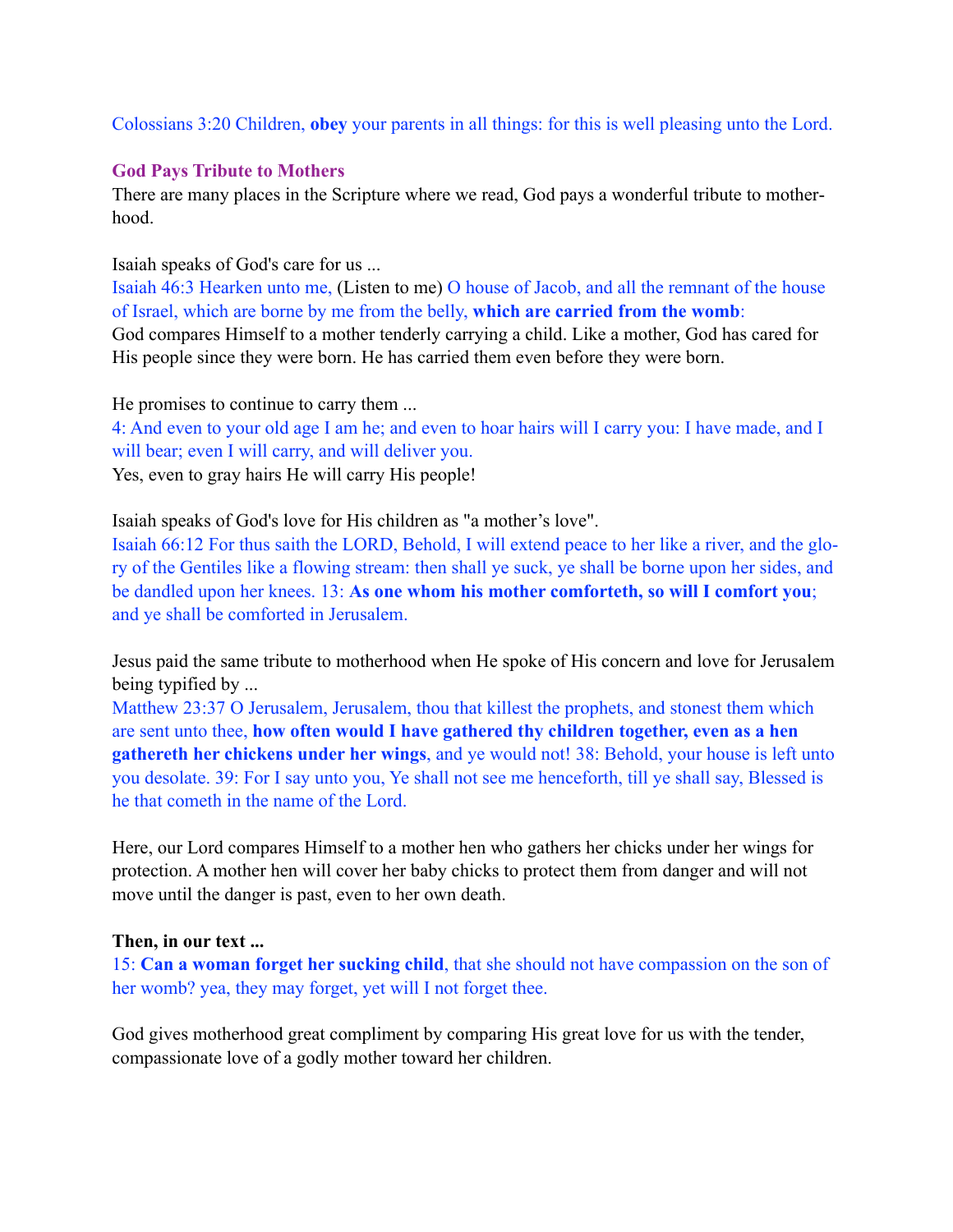# 15: Can a **woman** forget her sucking child, that she should not have compassion on the son of her womb? yea, they may forget, yet will I not forget thee.

Women are not men. You don't have to be a rocket scientist to know that women are different from men. Women are designed different from men: physically, mentally and emotionally.

### **Physically**

Women have a larger stomach, kidneys, liver, appendix but they have smaller lungs than a men. In physical strength, man generally have 50% more strength than the woman.

The woman's heart beats more rapidly than a man.

A woman can withstand a higher temperature than man.

### **Mentally and Psychologically**

From shortly after birth female are more sensitive to certain type of sound or voice or to loud noises. They are more attentive to social contacts, faces, and speech pattern.

# **Spiritually and Emotionally**

Psalm 33:13 The LORD looketh from heaven; he beholdeth all the sons of men. 14: From the place of his habitation he looketh upon all the inhabitants of the earth. 15: **He fashioneth their hearts alike**; he considereth all their works.

God who made or formed the hearts of all, the heart of woman as well as man, knows that the women are more tender and more sensitive than men. Therefore, God chose a woman to illustrate His love and compassion.

# 15: Can a woman forget **her** sucking child, that she should not have compassion on the son of **her** womb? yea, they may forget, yet will I not forget thee.

**It is not merely the tenderness of the woman, but the tenderness of the woman who is a "mother."** Not all women have the tenderness of a mother. God not only uses the highest type, but the highest specimen of that type. Mother!

#### **What is a mother?**

Webster defines it as "*a female parent*." **What an understatement!** How this definition should be revised!

Another understatement is, *Your mother is the woman who gave birth to you*.

# **This definition should be replaced by ...**

A mother is she who can takes he place of all others, but whose place no one else can take.

A mother is one person who does the work of twenty people, for free!

Mothers have the ability to multi-task. They cook, watch the news, talk on the phone, and hear and see everything their children are doing at the same time. Mothers are lovers, caretakers,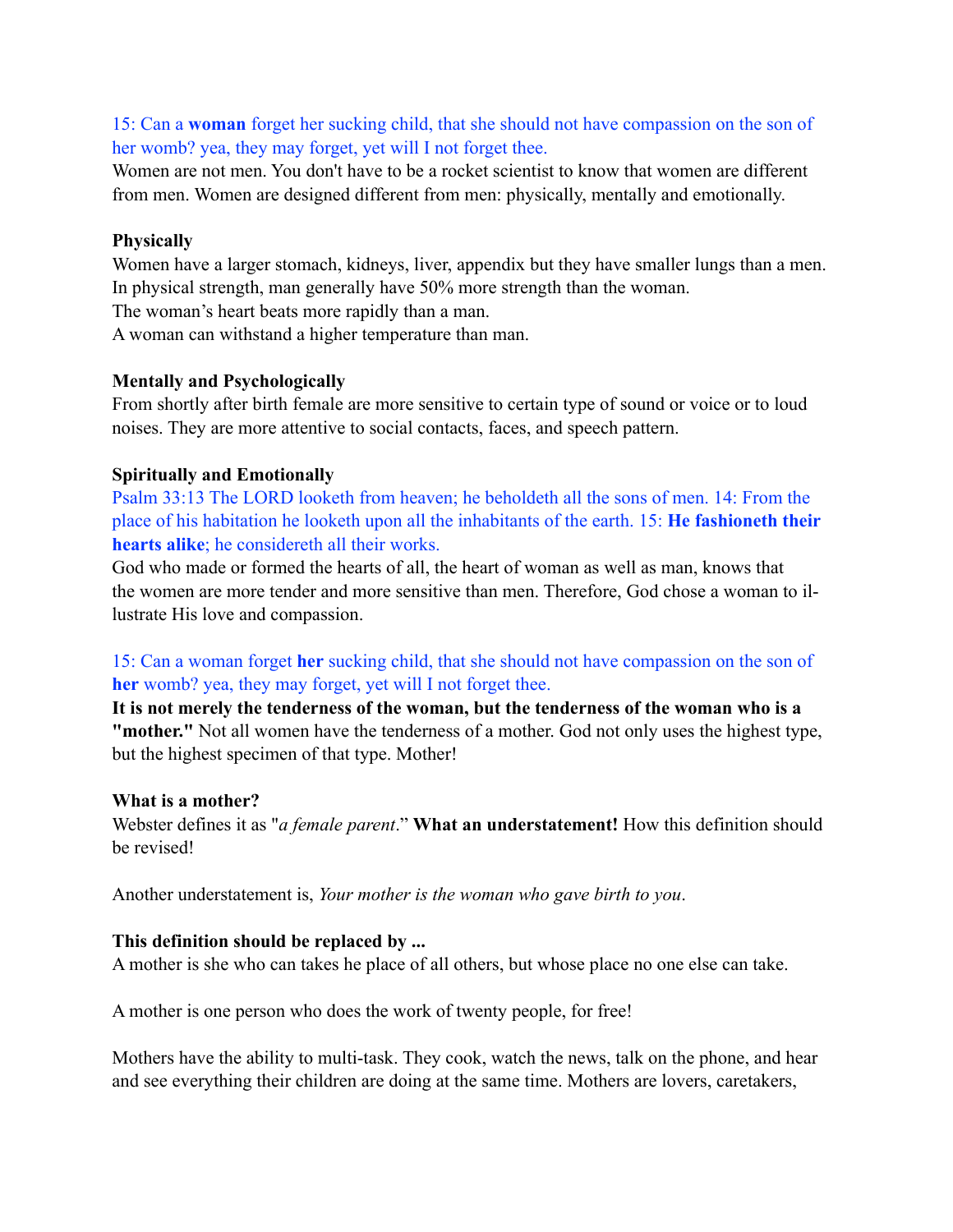nurses, teachers, drivers, personal shoppers, counselors, administrators, party planners, chefs, housekeepers, and more!

Still, most mothers feel that they are not doing a good job. Women tend to compare themselves with others and always come up short. Imperfections can be giant in their minds.

Mothers are under pressure. They need encouragement and maybe nothing is as encouraging as God comparing Himself to a mother.

# **Motherhood is a solemn calling**

It is a very significant and a demanding calling. God has placed the lives of the children in their hands. They will bear the imprint of their love and concern throughout their lives. Mothers can have a powerful effect on the next generation.

Great men and women through the ages have attributed their success to the devotion and influence of their mothers:

*No man is poor who has a Godly mother. All that I am or hope to be I owe to my angel mother's prayers, and they have followed me. They have clung to me all my life.* - **Abraham Lincoln**, U.S. President

*My mother was the most beautiful woman I ever saw. All I am I owe to my mother. I attribute all my success in life to the moral, intellectual, and physical education I received from her.* - **George Washington**, U.S. President

*I did not have my mother long, but she cast over me an influence which has lasted all my life. The good effects of her early training I can never lose. If it had not been for her appreciation and her faith in me at a critical time in my experience, I should never likely have become an inventor. I was always a careless boy, and with a mother of a different caliber, I should have turned out badly. But her firmness, her sweetness, her goodness were potent powers to keep me in the right path. My mother was the making of me. She was true and sure of me, and I felt I had something to live for...someone I must not disappoint. The memory of my mother will always be a blessing to me.* - **Thomas Edison**, Inventor

Aren't you thankful for mothers and grandmothers who loved and served God faithfully, sometimes under incredibly difficult circumstances.

# **Greater than Mother's Love**

God pays tribute to mothers by comparing Himself to mothers. He carries us like a mother carries her child in her womb. We are like babies at His breasts – babies whom He has borne. He comforts us like a mother. What an encouraging comparison for mothers. Mothers – the way they love their children – mothers can give a glimpse of what God Himself is like. Mother's love is the strongest love of all. Many mothers continue to love their children no matter what they do.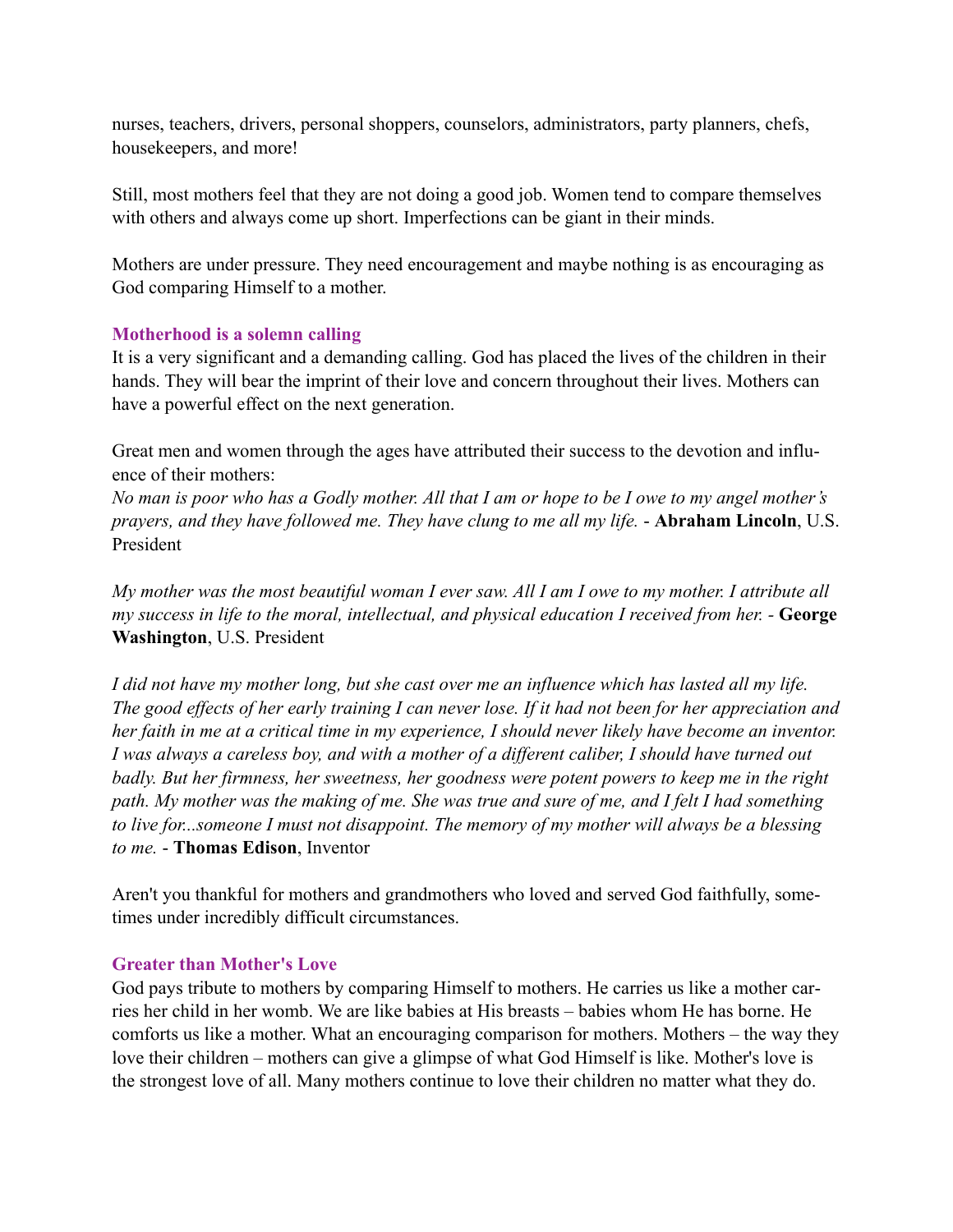**But God reminds us**, though mothers reflect the love of God, they are not perfect. As great as the love of mothers are to their children, **there is one greater love** than that and that is, God's love and care for His people!

# 15: Can a woman forget her sucking child, that she should not have compassion on the son of her womb? **yea, they may forget, yet will I not forget thee.**

There are some people we don't expect to forget us, aren't there? Our parents, our spouses, our children. But the truth is, people are people, and all people sometimes forget. Isaiah, in our text, asks, "Can a woman forget her nursing child?"

While it is not likely, it is possible. Mothers are human. We are all human. We are all finite. In our text from Isaiah, the Lord grants this. He says, "Even these may forget, but I will not forget you."

**God wants us to know that His love is greater.** He wants you and I to know that we can trust Him. He will never forget His children. He will never forsake them.

It's a reassuring promise, isn't it. And it encourages us to rely on God like no other. Isaiah uses word pictures in this passage to show us how trustworthy our God is. These images tell us that we ought to trust God because of what He is like.

# **God reassuring His people**

It will be good to remember the historical setting behind these words. Judah had suffered conquest at the hands of the Babylonians. In fact, the Babylonians had destroyed Jerusalem, completely destroyed the temple. They carried every able-bodied person into captivity. It was an awful time, and you can understand how the people might have thought God had forgotten them.

But listen to what God says ...

16: **Behold, I have graven thee upon the palms of my hands**; thy walls are continually before me.

Note we are not just written on God's hands, nor painted on, nor scribbled on, we are engraved indelibly on His hands. This signifies that His people are always in His sight, His eyes are ever upon them, and never withdrawn from His people.

Spurgeon says that the phrase *"'I have graven thee' does not say, thy name. Our name is there, but that is not all: I have graven THEE! See the fullness of this! I have graven thy person, thine image, thy case, thy circumstances, thy sins, thy temptations, thy weaknesses, thy wants, thy works; I have graven thee, everything about thee, all that concerns thee; I have put thee altogether there. Wilt thou ever say again that thy God hath forsaken thee when he has graven thee upon His own palms?"*